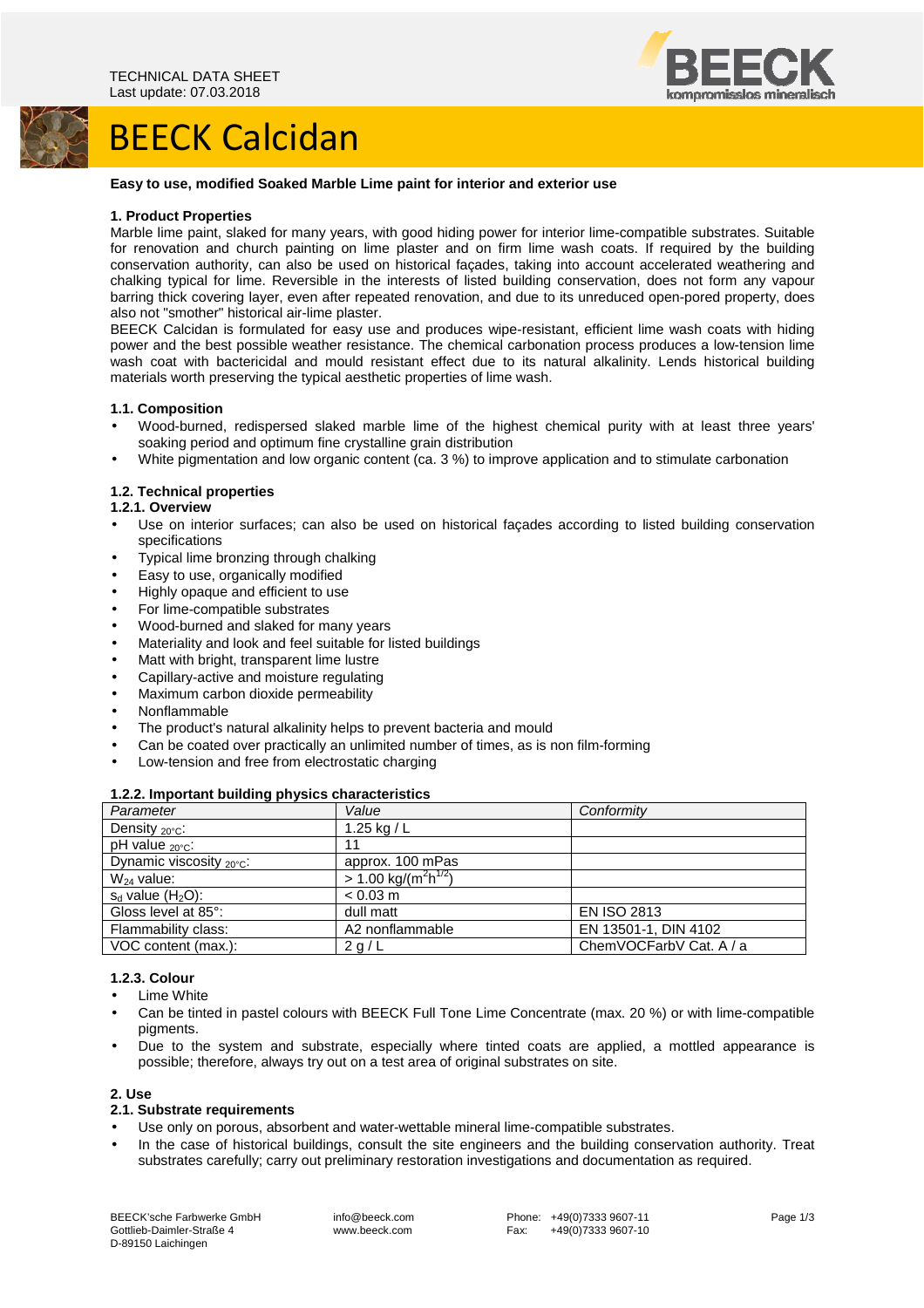

# BEECK Calcidan

- The substrate must be clean, dry, firm and stable and must be free from efflorescent and separating substances.
- Test new render or plaster for drying and strength.
- Carefully make good chipped surfaces, cracks and misses with the same type of material and the same texture.
- Before coating, prewetten absorbent substrates and allow to dry on until matt-damp.
- Ensure uniform substrates and careful application on critical and high visual quality surfaces and in glancing light.

## **2.2. Brief information on the standard system**

- Apply first coat with fresco method on fresh lime plaster, apply further coats after the plaster has dried.
- At least three coats as typical for lime; to be determined by trying on a test area.
- Optimally adjust BEECK Calcidan to the substrate and use by adding 30 % water maximum.
- High humidity stimulates carbonation and, just like a lime-compatible substrate, it is also indispensable for a durable, wipe-resistant result.

### **2.3. Substrate and preparatory treatment**

• **(Air)lime plaster or render (PI,CSI-II), lime-cement plaster or render (PII), renovation plaster or render, readily water-wettable:** 

If necessary, grind off or etch sinter skin. Fresco primer coat on new plaster or render; apply subsequent coats after surface of plaster or render has dried. Prewetten old plaster or render and leave to dry on until matt damp, not very suitable for lime wash paints!

#### • **Firm lime coats:**

Clean and brush down. Stabilise chalking coatings with BEECK Fixative, thinned with 2 parts water. Rinse off distempers and tempera paints. Note and follow listed building conservation specifications!

• **Natural stone, brick:** 

Test for absorbency, moisture damage and efflorescence (salt edges!). Clean, make good crumbling joints. Try on a test area, not very suitable for lime wash paints!

• **Clay or loam:** 

Clay or loam must be through-dry, firm and stable. Repair cracks beforehand using plaster or render, brush off any sanding grain. Prewetten and allow to dry until matt damp. Apply several extremely thin layered, thinned coats of BEECK Calcidan, with at least 24 hours drying time between each. Always try out on a test area on site first! To increase durability, cover exterior clay or loam, e.g. on half-timbered gables, with a thin layer of lime render.

- **Unsuitable substrates** are gypsum-based substrates, for example, gypsum plaster, stucco and gypsum board. Equally, film-forming coats, for example, oil, latex and synthetic resin coatings and organic substrates such as plastics and wood-based materials.
- **Defective substrates** require a differentiated approach. Caution when working on efflorescent and saponifiable substrates. Apply a renovation plaster or render on damp, salt contaminated surfaces, basement walls and base areas, as well as areas with hygroscopic or rising damp.

#### **2.4. Application instructions**

## **2.4.1. General information**

BEECK Calcidan is designed for lime coats for use in listed building conservation, church painting and renovation of old buildings and thanks to its excellent properties, it can also be used in stables and vaulted basements. Experience in lime paint techniques and lime-compatible substrates is indispensable for a durable coating result. Trying out on a test area of original substrates is also indispensable. Please always note the following: Colour fluctuations, chalking and sintering can occur, depending on the substrate, room climate and use. These effects are typical for lime and explicitly do not constitute a product defect.

If used on façades, lime coats are removed by weathering relatively quickly due to the direct action of driving rain and air pollutants (sulphur oxide) and are not to be compared with silicate coatings with regard to durability. Here they act as decorative, temporary and reversible coats of a historically established lime paint tradition. We are unable to provide any warranty for durability, chalking and weathering resistance for lime-bound exterior coats.

Check substrate suitability as required (see 2.1 and 2.3). Pay particular attention here to the absorbency, strength and texture of the respective substrate. Ensure that the product is used by qualified persons only. Trying out on a test area of the original substrates on site is indispensable for lime wash paints.

- Carefully cover surfaces which are not to be treated especially glass, ceramics, window sills, expansion joints, lacquer and anodic coatings – and protect them from splashes.
- Provide personal protective equipment.
- Protect the skin and eyes. Wear safety glasses or goggles / face protection. Refer to safety instructions!
- Before and during use, stir BEECK Calcidan thoroughly with powered mixing paddle and sieve occasionally.
- Do not use in wet conditions, if there is a risk of frost, on hot surfaces or in the blazing sun.

BEECK'sche Farbwerke GmbH Gottlieb-Daimler-Straße 4 D-89150 Laichingen

 info@beeck.com www.beeck.com

Phone: +49(0)7333 9607-11<br>Fax: +49(0)7333 9607-10 +49(0)7333 9607-10